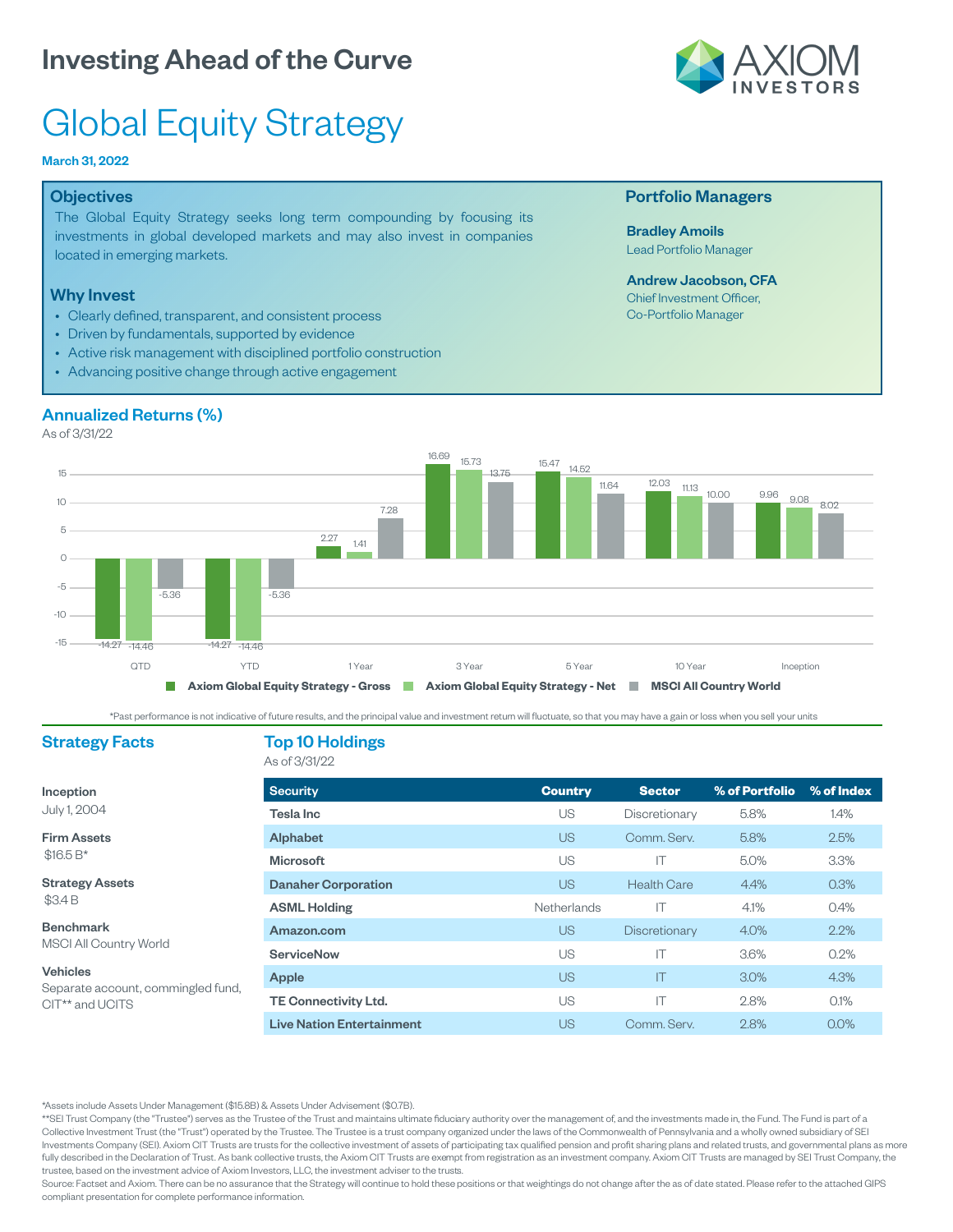### Risk/Return Analysis Portfolio & Characteristics (%)

As of 3/31/22

| <b>5 Year Statistics</b>                 | <b>Axiom</b> | <b>Index</b> |
|------------------------------------------|--------------|--------------|
| Cumulative Return (%)                    | 105.2        | 73.4         |
| Annualized Return (%)                    | 15.5         | 11.6         |
| Annualized Excess Return (%)             | 3.8          |              |
| <b>Batting Average (% Quarterly)</b>     | 65.0         |              |
| <b>Annualized Standard Deviation (%)</b> | 176          | 15.0         |
| Tracking Error (%)                       | 7.3          |              |
| <b>Information Ratio</b>                 | 05           |              |
| <b>Annualized Sortino Ratio</b>          | 1.3          | 1.0          |
| Upside Capture (% Quarterly)             | 141.9        |              |
| Downside Capture (% Quarterly)           | 111.3        |              |

# **Axiom Index** 2939

| <b>Holdings</b>                       | 46      | 2939    |
|---------------------------------------|---------|---------|
| % in Axiom Top 10 Holdings            | 41.1%   | 14.7%   |
| Weighted Average Market Cap (\$B)     | \$532.1 | \$415.1 |
| Median Market Cap (\$B)               | \$88.3  | \$12.1  |
| Liquidity (\$M/Day)                   | \$4.093 | \$2,596 |
| <b>Net Debt/Equity Ratio</b>          | 28.8    | 52.4    |
| <b>Price Earnings Ratio (forward)</b> | 28.7    | 17.0    |
| <b>Earnings Growth Rate (forward)</b> | 20.5    | 18.4    |
| <b>PEG Ratio (PE/Growth Rate)</b>     | 14      | 0.9     |
| Wgt. Avg. Carbon Intensity            | 401     | 162.7   |

### Sector Exposure (%)



## Sector Allocation vs. Index (%)



### Regional Exposure (%)



### Regional Allocation vs. Index (%)



Index: MSCI All Country World

Currency: USD, Risk/return statistics are gross of fees.

Past performance is no guarantee of future results. Source: Factset and Axiom.

There can be no assurance that the Strategy will continue to hold these positions or that weightings do not change after the as of date stated.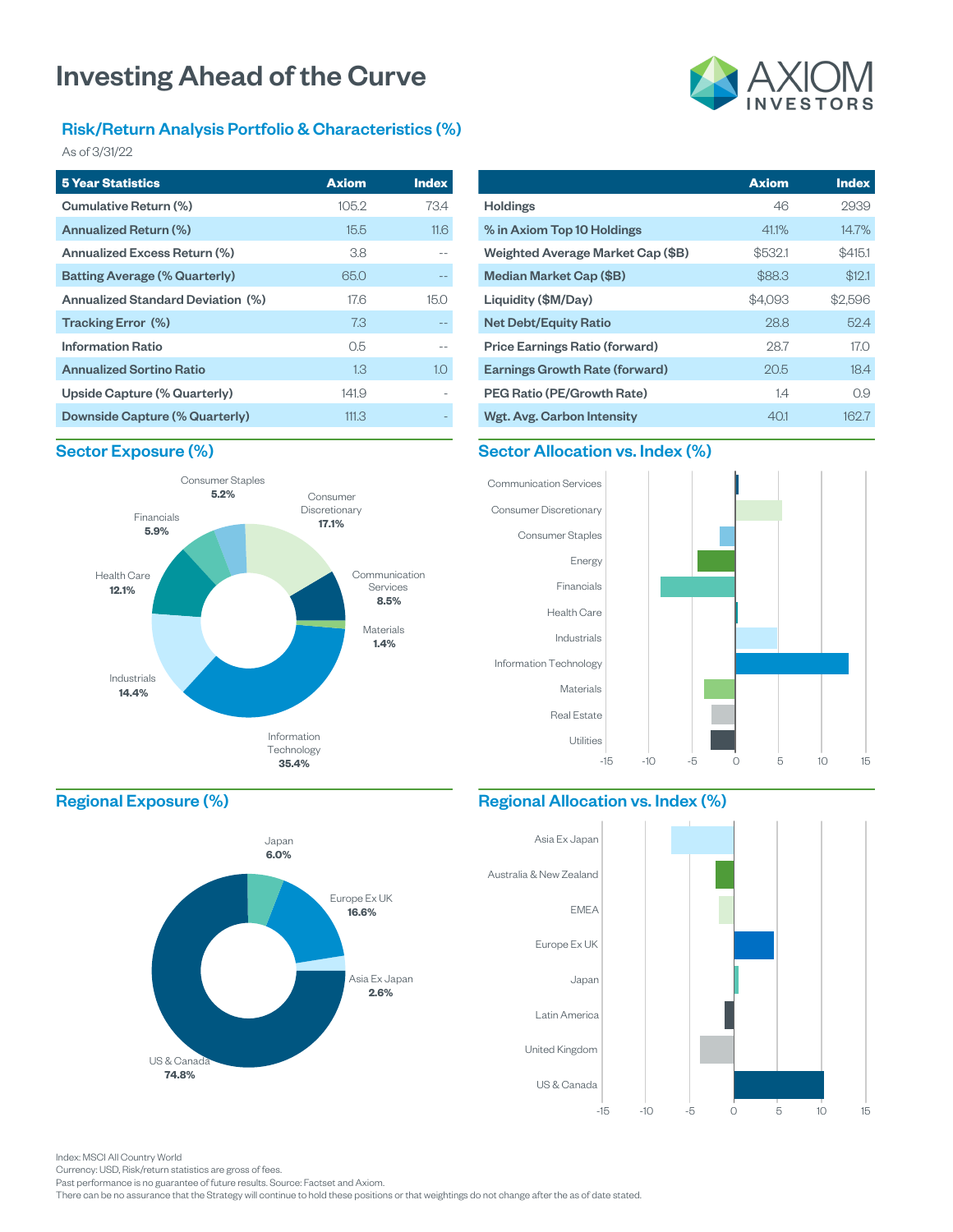

### **Commentary**

During the first quarter 2022, the Axiom Global Equity Strategy ("Strategy") underperformed the MSCI ACWI Index ("Index") net of fees. The Strategy has outperformed the Index on a net of fees basis over 3-year, 5-year, 10-year, and since inception periods.

This quarter, the MSCI ACWI Growth Index underperformed the MSCI ACWI Value by nearly -9%. This was the worst quarter for the global growth index performance relative to the global value index in over 20 years. Historically, such pronounced market rotations have often been followed by periods of growth stock recovery. Earnings remained resilient across Axiom's holdings, with the preponderance of the portfolio seeing forecast upgrades. As a result, the price correction left Axiom's holdings at more attractive levels for longer term performance. In addition to growth-stock multiple compression, the underlying sector performance of the index return also presented a challenge. For example, energy was by far the best performing sector in the index followed by materials, particularly metals and mining. Both sectors benefited from elevated global inflation and the supply shock which resulted from the Russian invasion of Ukraine. The worst performing sectors included many of the 'growthier' parts of the global economy such as consumer discretionary, communication services, and information technology. Many of Axiom's challenging stocks this quarter were longer term contributors that suffered a price correction despite continued earnings growth. The investment team collaborated intensively to re-underwrite existing investments while making prudent adjustments to portfolio holdings to manage risk, capture opportunities, and reflect evolving market conditions.

The best performing sector on a relative basis during the first quarter was consumer discretionary, led by top performing stock, Tesla. Tesla continues its production execution excellence despite various logistical challenges while demand for their industry-leading electric vehicles continues to outpace expectations. Information technology, healthcare, and industrials were the largest relative detractors for the quarter. In information technology, roughly 20% of the underperformance was driven by our overweight sector allocation, while the remaining 80% was driven by our positioning in growth stocks. Our growth overweight continues to be supported by strong operating fundamentals at the individual stock level despite the rotation. Similarly, our growth stock positions within healthcare and industrial drove the underperformance as the relative sector weighting was neutral.

Given our zero exposure, Russia was the highest contributing country on a relative basis. China, and Denmark were also contributors for the quarter. Positive relative performance in China was driven by our significant underweight positioning as the regulatory environment toward Internet companies continues to act as a headwind. Denmark's performance was driven by our holding in Novo Nordisk, the leading Danish pharmaceutical company. The detracting countries for the quarter included the US, Japan, and the Netherlands. Positions in growth stocks within these countries was the primary underperformance driver.

From an individual stock perspective, the best relative contributors for the quarter were Tesla, Deere, CAE, and Visa. Tesla, as mentioned above, continues to surpass production expectations and we are encouraging by recently opened facilities in Texas, USA and Germany that will contribute to further volumes as the demand backlog continues to extend. Interestingly, not owning Paypal, a former holding we exited in 2021 due to concerns on slowing operating fundamentals, also contributed positively during 1Q22. We highlight this to illustrate our focus on forwardlooking indicators of operating performance, which allowed us to exit PayPal early. The largest detractors on a relative basis were Estee Lauder, Atlas Copco, Advanced Micro Devices, Adobe, and Keyence. Estee Lauder suffered from multiple compression during the first quarter despite continued strong operating results. We continue to hold our position as we see the continued margin tailwinds from e-commerce penetration and COVID re-opening tailwinds driving positive estimate revisions over the medium-term.

Global equities have rapidly adjusted to reflect challenging current macro-economic conditions creating opportunities in public markets for longerterm investors. While recent market turbulence is unsettling, it is notable that the S&P 500, for which data is available, rose during all seven Fed hiking cycles since 1975, gaining over 16% on average. The median Fed tightening cycle lasted 15 months with nine hikes for a median benchmark rate increase of 3.25%, roughly in line with current market expectations for this cycle. The Fed joined the global monetary tightening cycle, which started over one year ago in emerging markets, as global inflation concerns intensified during the quarter largely because of the energy and commodity supply shocks associated with the Russian invasion of Ukraine. These supply shocks combined with tight global labor markets and the residual impacts of COVID more than offset recent signs of improvements in global supply chains and evidence of rising wholesale channel inventories. While current growth remains healthy with especially strong labor and housing markets as well as tailwinds from re-opening and residual stimulus, investors are increasingly factoring in the risk of a recession. The widely followed 2-year to 10-year interest rate spreads recently briefly inverted anticipating a possible recession in one to two years. Again, as with the Fed tightening, these concerns might be creating public market opportunities for longer-term investors. Following all yield curve inversions since 1975, markets rose over 70% of the time gaining 8% on average from the first day of inversion to the end of the subsequent recession, again using the S&P 500 as a reference given the long-term data availability. During the past few Fed tightening cycles growth stocks on balance outperformed but earlier cycles sometimes favored value stocks. As we have for over 25 years, the team at Axiom will continue to navigate challenging markets by seeking out attractive dynamic growth investment opportunities, implementing our disciplined risk-aware portfolio construction, and focusing on remaining valueadded long-term stewards of capital.

The information presented is not definitive investment advice, should not be relied on as such, and should not be viewed as a recommendation by Axiom. The securities presented are not representative of all of the securities purchased, sold or held for advisory clients, and it should not be assumed that investment in the securities identified was or will be profitable.

### Client Partnership Contacts

#### **Lindsay R. Chamberlain**

Managing Director 203.422.8039 lchamberlain@axiom-investors.com

**Megan Strater** Director of Client Partnerships 203.422.8041 mstrater@axiom-investors.com

### **Gregory Schneider** Director of Client Partnerships

203.422.8038 gschneider@axiom-investors.com

#### **Matthew Welling, CFA**

Director of Client Partnerships 203.422.8044 mwelling@axiom-investors.com

#### **Steve Hanson**

Director of Client Partnerships 203.422.8085 shanson@axiom-investors.com